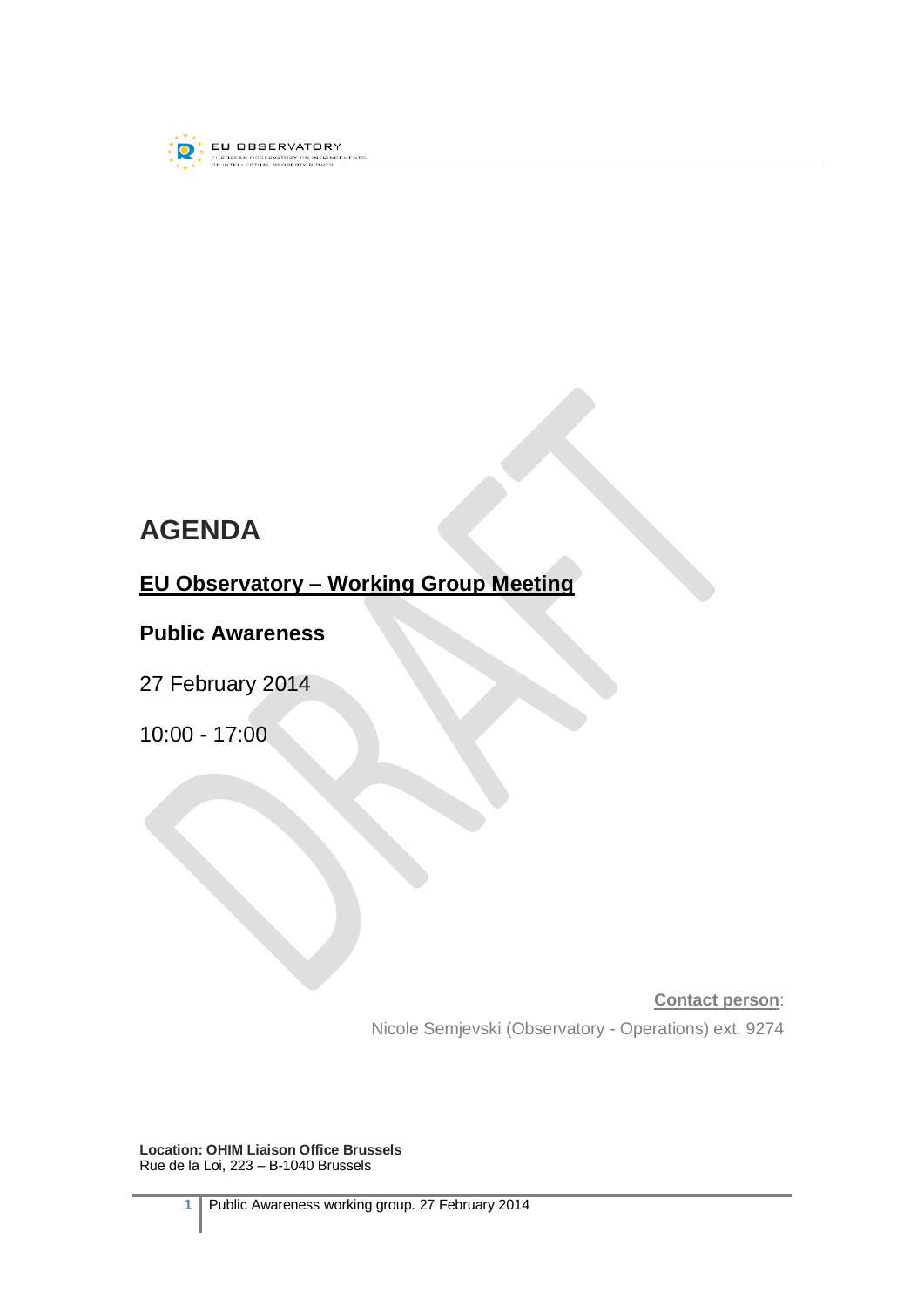

#### **27 February 2014**

#### **1. Welcome and introduction.**

All working group participants present will be asked for a brief personal introduction.

#### **2. Update on Observatory and working group activities**

A document with an update of work ongoing in the five working groups will be distributed before the meeting. Working group participants will be given the floor in case they have any comments or need any clarification on our activities so far.

#### **3. Report on communication of the studies**

We will present an update on the communication activities, on the impact and media coverage of the IP contribution and IP perception studies, sharing lessons learnt and assessment of possible improvements. Stakeholders will be invited to share experiences on their side and suggestions for future activities.

#### **4. Awareness raising initiatives based on the results of the IP Perception study**

A paper will be distributed for discussion, proposing initiatives to be carried out in 2014 and 2015.

#### **5. International IP Enforcement Summit on 11 and 12 June 2014 in London**

A communication plan, concerted with co-organisers, will be proposed and discussed with stakeholders

#### **Lunch break**

#### **6. Online consumer-friendly information**

A proposal for further development of online consumer-friendly information on copyright national legislation will be presented and followed by a discussion.

#### **7. Electronic communication**

**Website:** stakeholders will be invited to comment the launch of the Observatory website and suggest improvements.

**Newsletter:** As a follow-up of the Observatory's newsletter issue zero sent to stakeholders in December, the Observatory will present the quarterly newsletter (structure, editorial planning, contribution and distribution). Stakeholders are invited to comment on cooperation for future issues and suggest contributions, especially for the issue to be sent in March.